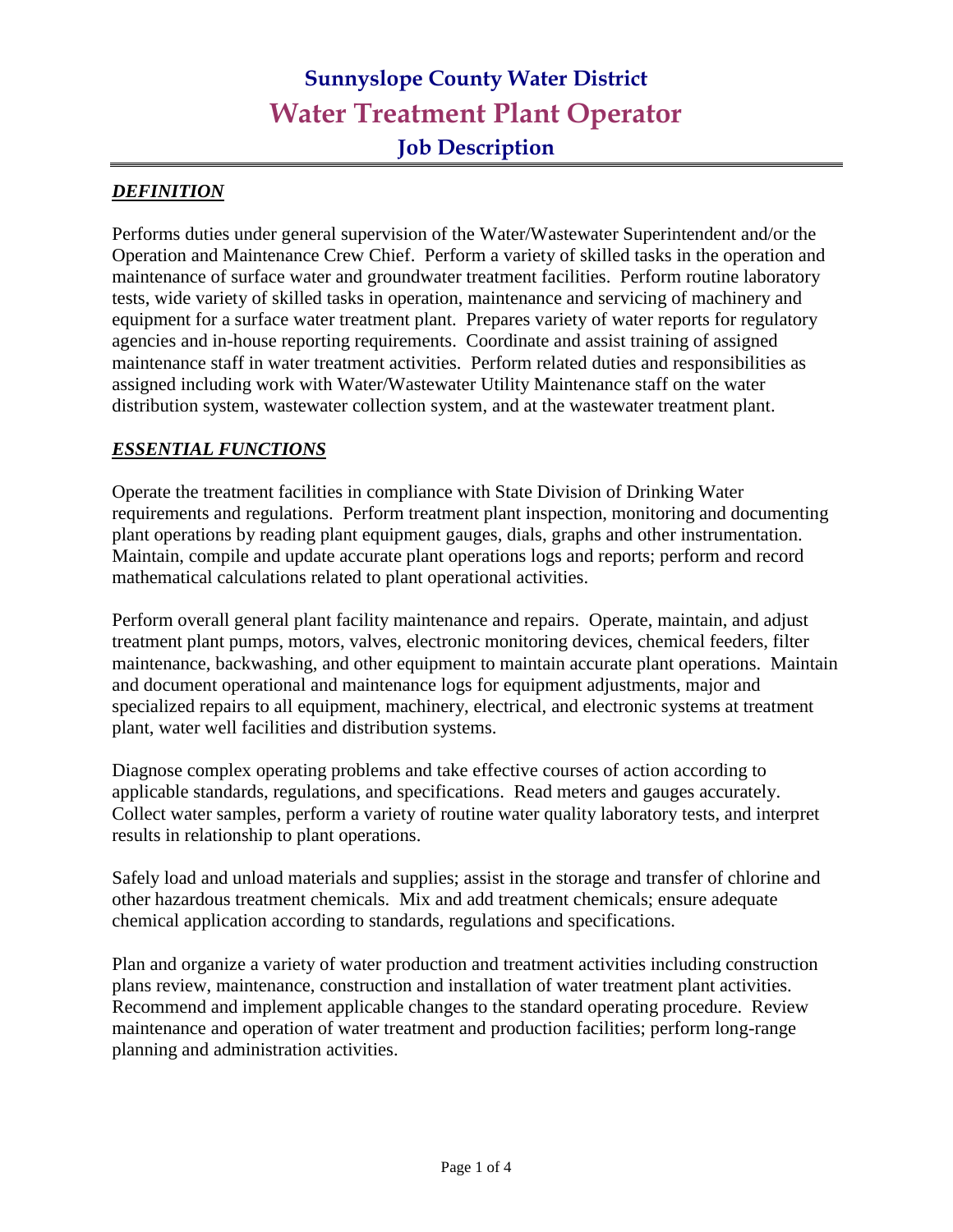Select, train, motivate and evaluate water treatment personnel for staff training; work with employee to correct deficiencies.

Participate in the development and administration of assigned program budget; monitor, forecast and recommend expenditures needed for staffing, equipment, materials and supplies.

Provide staff assistance to the Water/Wastewater Superintendent; prepare and present verbal presentations and written reports to state, local agencies, and general public as necessary. Submit regulatory reports on a timely basis. Understand and follow oral and written instructions.

Coordinate treatment and production activities with outside agencies.

Respond to requests and inquiries, attend and participate in local technical advisory committee and with general public. Communicate clearly and concisely, both orally and in writing. Respond to and resolve difficult and sensitive citizen and organizational inquiries and complaints.

Establish and maintain effective working relationships with those contacted in the course of work.

### *KNOWLEDGE OF AND HAVE ABILITY TO:*

Knowledge and ability to diagnose complex operating problems and take effective courses of action according to applicable standards, regulations, and specifications. Read meters and gauges accurately.

Operational characteristics, services and activities of a microfiltration water treatment and production program. Materials, methods, practices, procedures and equipment used in the operation and maintenance of microfiltration water treatment and production facilities.

Modern office procedures, methods and equipment including computers with related wordprocessing and spreadsheet programs. Principles of business letter writing and basic report preparation. Principles of budget preparation and accounting control.

Pertinent Federal, State and local laws, codes and regulations. Stay abreast of new trends, regulations and innovations in the field of water treatment and production.

Basic arithmetic, including fractions, decimals, and proportions. Elementary mechanical, electrical, and hydraulic principles. Common hand and power tools used in routine plant maintenance.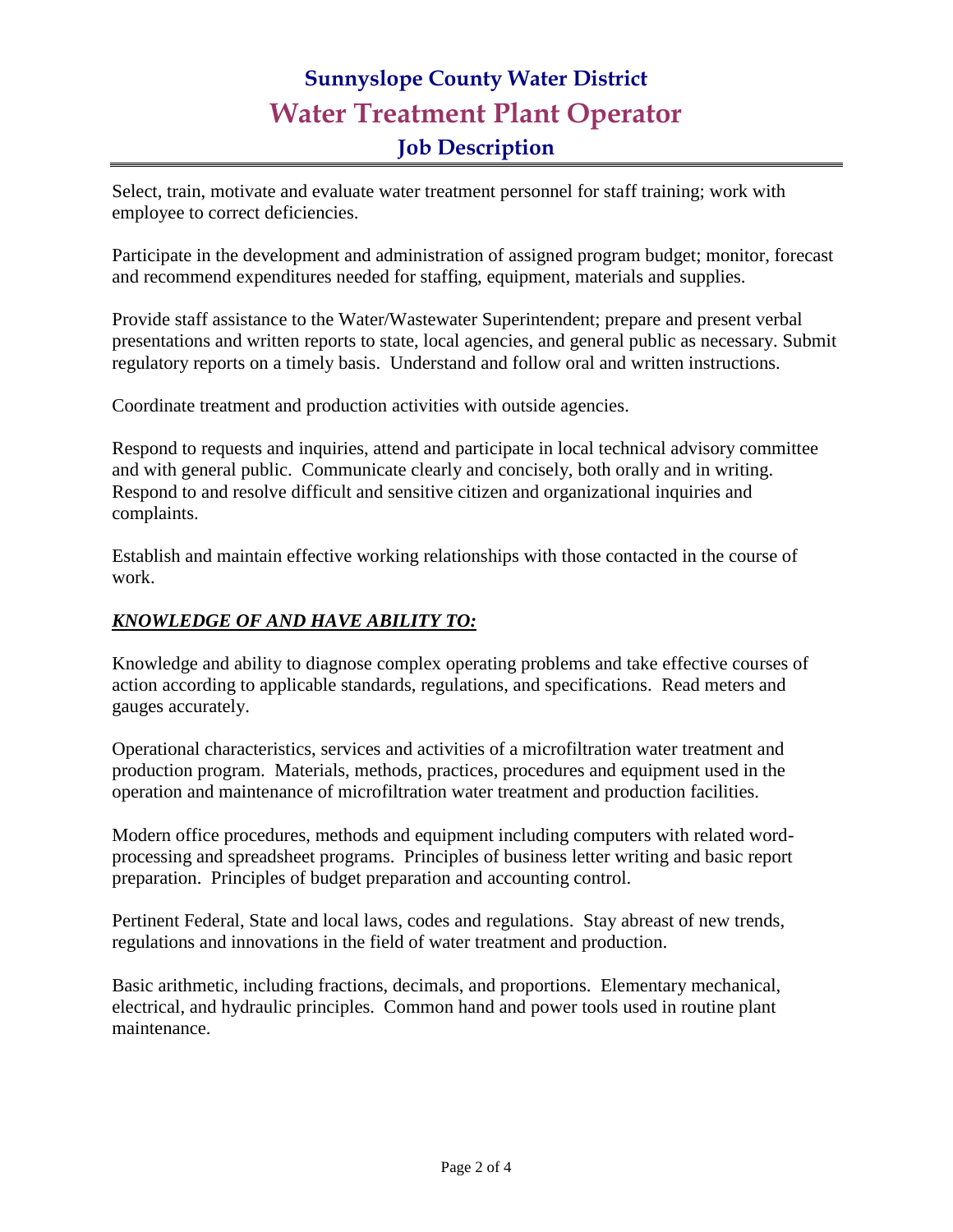Safe sampling methods, laboratory analysis and health standards for potable water. Characteristics of treatment chemicals. Research, analyze and evaluate service delivery methods and techniques.

Operational and safety regulations pertaining to water treatment plant operations, vehicle and equipment usage. Recognize unusual or dangerous operation conditions.

Establish and maintain effective working relationships with those contacted in the course of work including a variety of District and other government agencies, community groups and the general public. Conduct plant tours and explain operating procedures for local government agencies and outside community groups. Identify and respond to sensitive community and organizational issues, concerns and needs. Communicate clearly and concisely, both orally and in writing. Prepare clear and concise reports. Interpret and explain District water treatment and production policies and procedures.

Maintain mental capacity, which allows the capability of making sound decisions and demonstrating intellectual capabilities. Maintain physical condition appropriate to the performance of assigned duties and responsibilities.

### *QUALIFICATIONS, LICENSE AND CERTIFICATES*

Possession of a valid and current Grade III Water Treatment Operator certificate issued by the California State Water Resources Control Board or the ability to obtain a Grade III Water Treatment Plant Operator certificate within twelve (12) months of appointment.

Possession of a valid and current Grade II Water Distribution Operator certificate issued by the California State Water Resources Control Board or able to obtain within 18 (eighteen) months of appointment*.*

Valid and current California Drivers License, with a safe driving record.

Four years of responsible water treatment and/or production experience, administrative and/or lead supervisory experience is desirable.

Equivalent to the completion of the twelfth grade supplemented by specialized training in water treatment, operations, and maintenance and production systems.

#### *LEAD OPERATOR*

A maximum of one water treatment plant operator will be designated the Lead Operator. Distinguishing characteristics include five years of experience operating water treatment facilities. The Lead Operator will be charged with supervising and training the activities of the